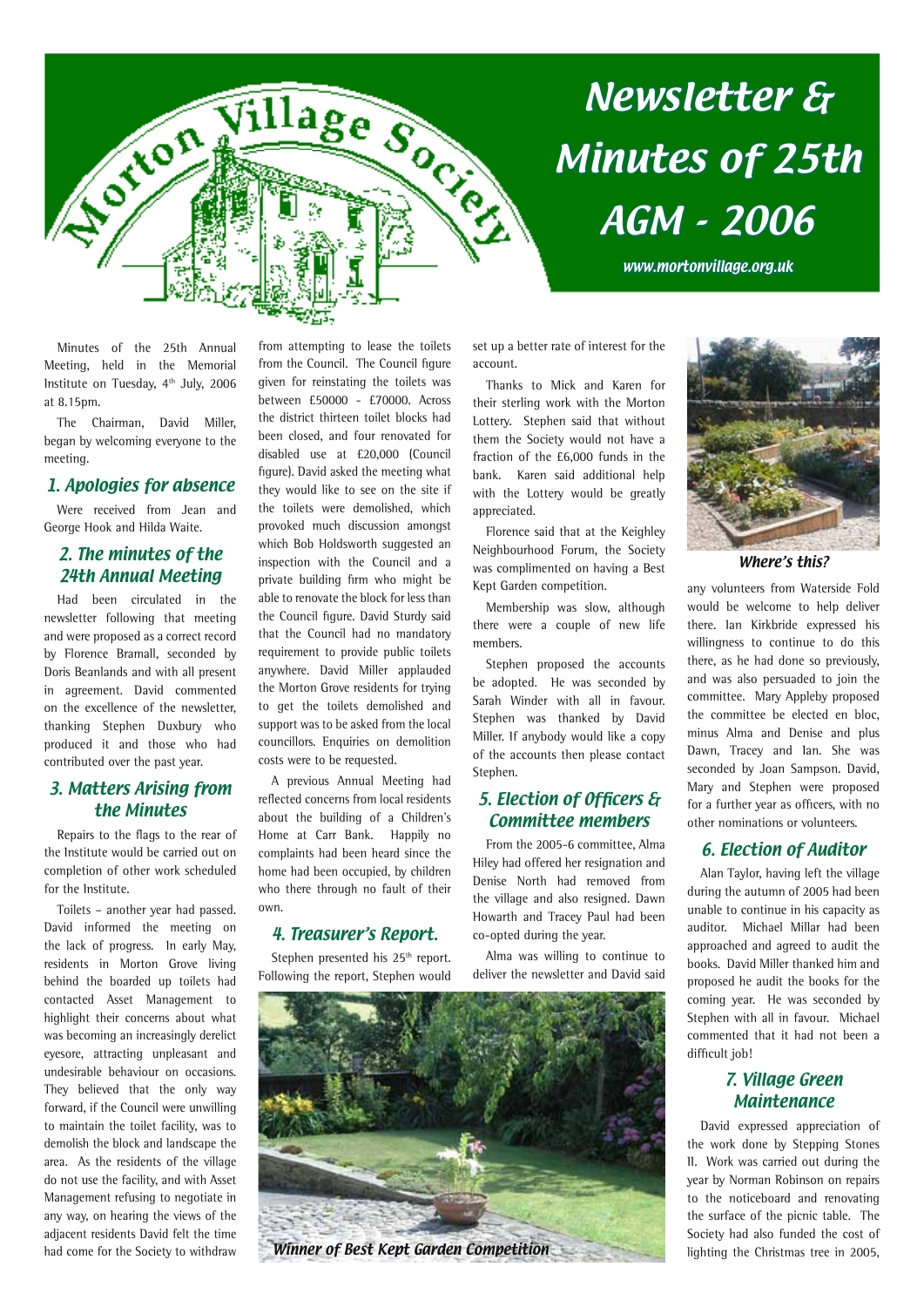and this had provided a nice focus for the festive season.

The secretary was to speak with Mr. Topham from Stepping Stones II about the possibility of more visits to keep the back shrubbery under control. If, due to pressure of work, this more regular maintenance could not be undertaken, approaches would be made to other local gardening firms with a view to their doing this part of the work on the green.

#### 8. Proposed projects for Morton Lottery funding

From Sarah Winder and Sabina Mitchell from Mothers & Toddlers, a suggestion of picnic tables outside of the new park area on the flat area beyond the playground. Milton Duckworth may have a contact that could provide these, although advice would need to be taken as any tables would need to be vandal proof.

Always a popular suggestion, stone signs for the approaches to the village. Len Wilson was suggested as a possible contact for these as it was thought he had arranged for some in Steeton, which had been provided by the Steeton Male Voice Choir.

More bulb planting in any suitable areas.

Improvements to the side of Alma descending into the village below the green sign and before the parked cars. This was very untidy.

Fence off the flat area beyond the new play area for the Mothers & Toddlers, which would make a more secure play space. Sarah Winder will press for this if all were in favour, which they were.

#### Any Other Business

a). Were there any plans for the inside of the Institute? Was there any way of applying for funding for improvements to the kitchen, toilets, windows etc?

b). The Village Society had been happy to support the excellent work being done at school on their new garden. The children loved it and many residents had commented on what a cheerful corner it had made. A donation of £250 had been sent to school and this would be spent on shrubs for the perimeter. The established tree in the centre of the garden had been planted by the Society approximately 20 years ago.

David thanked the secretary and drew the meeting to a close, thanking all those who had attended.

### Best Kept Gardens/Frontage 2006

Walking around our village during the spring and summer has given the judge the opportunity to enjoy some beautiful gardens, planted containers and frontages. The gardens below have been chosen as the winners for 2006.

#### Gardens

**First** - 9 Green End Road (Sue & Paul Nicklin) - A beautiful courtyard garden with particular attention to colour, with a large area focusing on white flowers and foliage.

**Second** - 2 Heath Grove-Lovely symmetry in the troughs, colour and structure, and a steep bank to mow!

**Third** - 4 Canwick Close, Waterside Fold - Beautifully kept garden, lovely climbing roses and herbaceous plants.

#### Tubs and Baskets

**First** - Laurel Barn, Back Lane (Anne Preston) - Magnificent array of tubs and baskets in a secluded corner of the village.

**Second** - 5 Dimples Lane - Dripping with very pretty baskets, in beautiful colours.

**Third** - 16 Green End Road - So many baskets, so little space!! An abundance of flowers flowing into the narrow road.

Congratulations all round! The winners of the garden category will hold the engraved cup for one year. Winners of both classes receive garden tokens for £15, and the runners up £10 and £5 of tokens.

East Morton has looked very colourful all spring and summer, although the bedding on the village green has been a casualty of the recent prolonged spell of exceptionally hot and dry weather. The planting of the bedding coincided with the beginnings of that spell. Oh well – we can't win every time and most of us will have enjoyed the hot sunshine.

Grateful thanks go to our judge, who has already indicated a willingness to do the job for a third time next year. So gardeners – you have plenty of advance warning that the competition will take place in 2007!

#### Village Green

The back border is due for a revamp, to begin in the autumn. Some of the shrubs have become overgrown and woody over the passage of years and it is definitely in need of a facelift. Some shrubs will be removed and others pruned, and there will be a general clearing around the shrubs and trees that remain. Lots of new bulbs will be planted. Stepping Stones II are to make more regular visits to enable this work to take place.



Silvia - YMCA Qualified Aerobic Instructor East Morton Institute Thursday 7-8pm Adults only £2.50 Have fun, keep fit and meet new friends. All fitness levels welcome. Bring mat/towel and a drink

For more details come along or contact me at silvia. fitness@hotmail.co.uk



Latest winners:

April £60 SM Wood £30 A Brown £20 S Winder £10 JM Dix

**May** £60 R Blenkinsop £30 J Bussey £20 R & I Holdsworth £10 A Hughes

June £60 S Brear £30 D Greenham £20 D Bateman £10 C Gill

Gala Prize £150 M Millar

July £75 J Morris £40 M& W Aitchinson £25 HB Walmley £10 H Hawarth August £75 J Dickens £40 M Myers £25 SM Jorgensen £10 DC & V Elstub

You will note that the prizes were increased as from the July draw. This is due to its continued success as we near 400 numbers. We are approaching October, which is the month the draw started in a few years back. As a consequence, many numbers come up for renewal in this month and it is a real problem door knocking, telephoning etc. to request owners of numbers to renew. This is why it is so helpful if you could take out an annual standing order (NOT a direct debit as we cant offer those – a standing order remains under your control). But don't send it to your bank directly as we won't be aware of the instruction – please send it to Karen Redhead or Mick Craven or hand it in at The Pantry.

Next draws at the Busfeild are on: September 20th, October 18th, November 15th, December 20th.

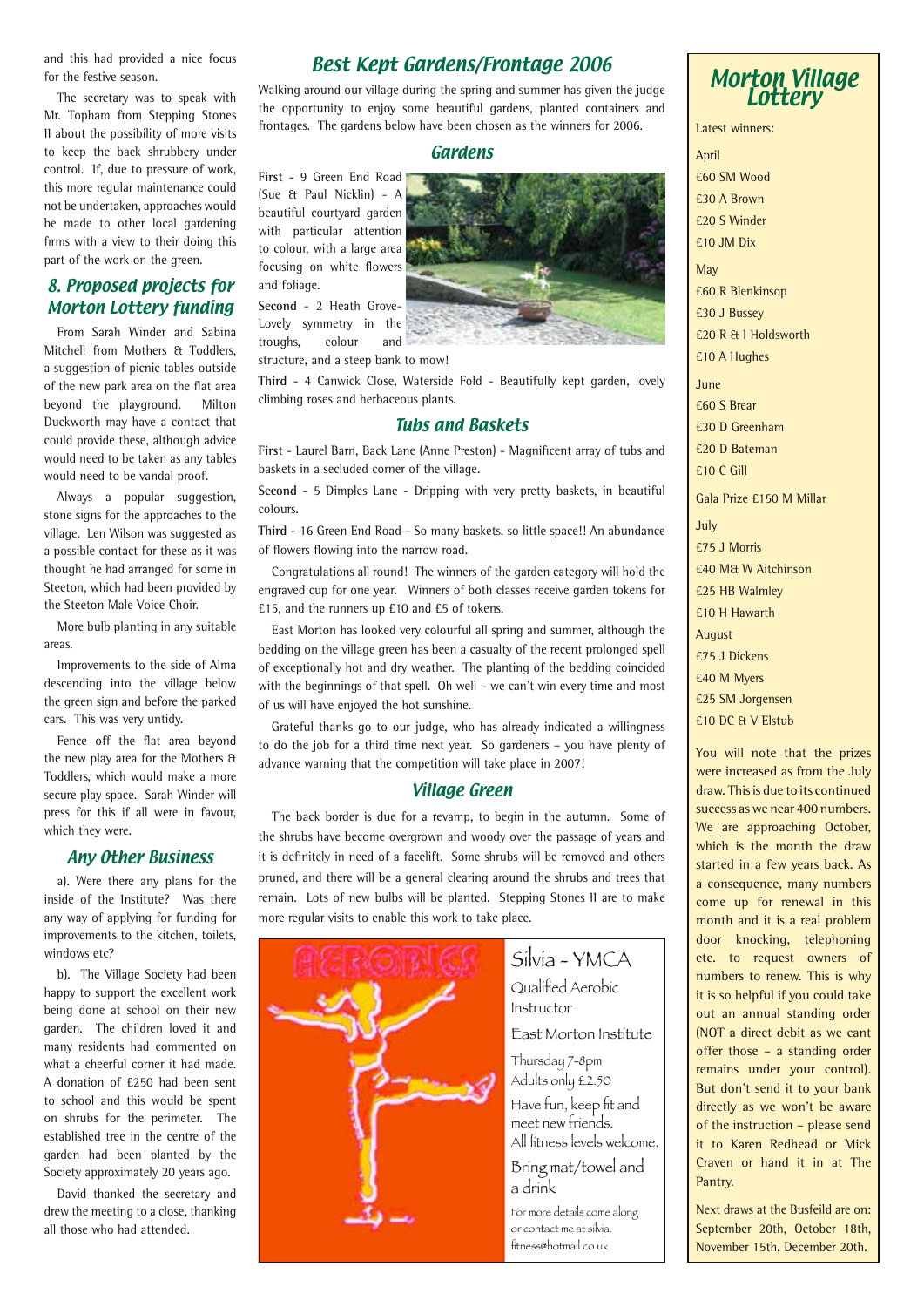# Volunteers East Morton CE School

Headteacher, Mrs Louise Dale, was looking for a quiet garden where children could go away from the noisy playground and talk with their friends. We held a workshop with parents and children to see what they wanted to do, see, hear, smell and touch, and they drew several plans and made models of their ideas.

Dale Scott of Gardens by Design, Bingley then took all these ideas away and produced a plan of two halves based around the existing Norway Maple in the centre of the site. The half of the garden which is adjacent to the school reflects its modern design and is a system of raised beds in the form of hexagonal pattern. Using the fall of the land the raised beds have seating at the front so that a teacher can stand by the tree and address 32 children sat around and above in an ampitheatre-style layout.

The design can be used for numeracy, literacy and IT learning as an 'outdoor classroom'. The part beside towards the road is more informal to reflect the character of the stone wall and cottages opposite, and includes a variety of shrubs and perenial plants, contained by winding perimeter footpath. A bridge also spans an imitation pond.



The largest bed can be enetered by a circular path which leads to a quiet seating area for the children, and a willow igloo will be planted over it next Winter to form a den.

The garden is entered through a pergola from the playground and a windbreak has been planted to provide shelter. Around the perimeter of the garden are 7 Mountain Ash trees - 1 planted by each class in the School.

The raised beds are important because there is only 3" of soil over all the site, and these have been used for growing a variety of vegetables by the School's Garden Club.

The whole site can be easily observed from the School in the interests of security. Parents and neighbours have been involved in the planting and weeding ready for our entry into the Yorkshire in Bloom competition, and the garden is now open to East Morton residents, (at their own risk.)"





#### Community Lunches

We have now had three community lunch afternoons when local residents can join the children for lunch. Children from Year Four lay the tables, serve the meals and then eat their own lunch with our guests. The lunches have been a great success and dates are already booked for next term.

"It's lovely to be able to come and eat in company – especially young company." "We really look forward to the Thursday lunch and change in our routine." "I think it is a good opportunity for young village people to be able to mix with older members of the community."

Example of menu: Shepherds' Pie or Sneaky Pie; cabbage and mixed veg; Eve's Pudding, Ice cream roll or fruit. The next lunch is planned for 14th September at 12.30pm: tickets are available from the Pantry.



# Grand Opening of the Games Area

Keighley Town Mayor and former pupil, Mr Graham Mitchell, officially opened the school's new games area on July 2nd. The £65000 project was funded by donations from Bradford & Bingley Building Society, Keighley Town Council and Friends of East Morton as well as funding from the school's own budget. The games area is marked out for football, basketball, netball and tennis as well as having cricket stumps at both ends. Already it has had a positive impact on PE and games lessons in school and it is hoped to open the area for community use in the future.



Mother & Toddler group playground

This was opended on 18th July, Mother & Toddler group, headed by Sabina Mitchell and Sara Winder, were successful in attracting substantial funding from two landfil charities. Additional funding came from the Council and fund raising activities organised by the Mother & Toddlers and WI.